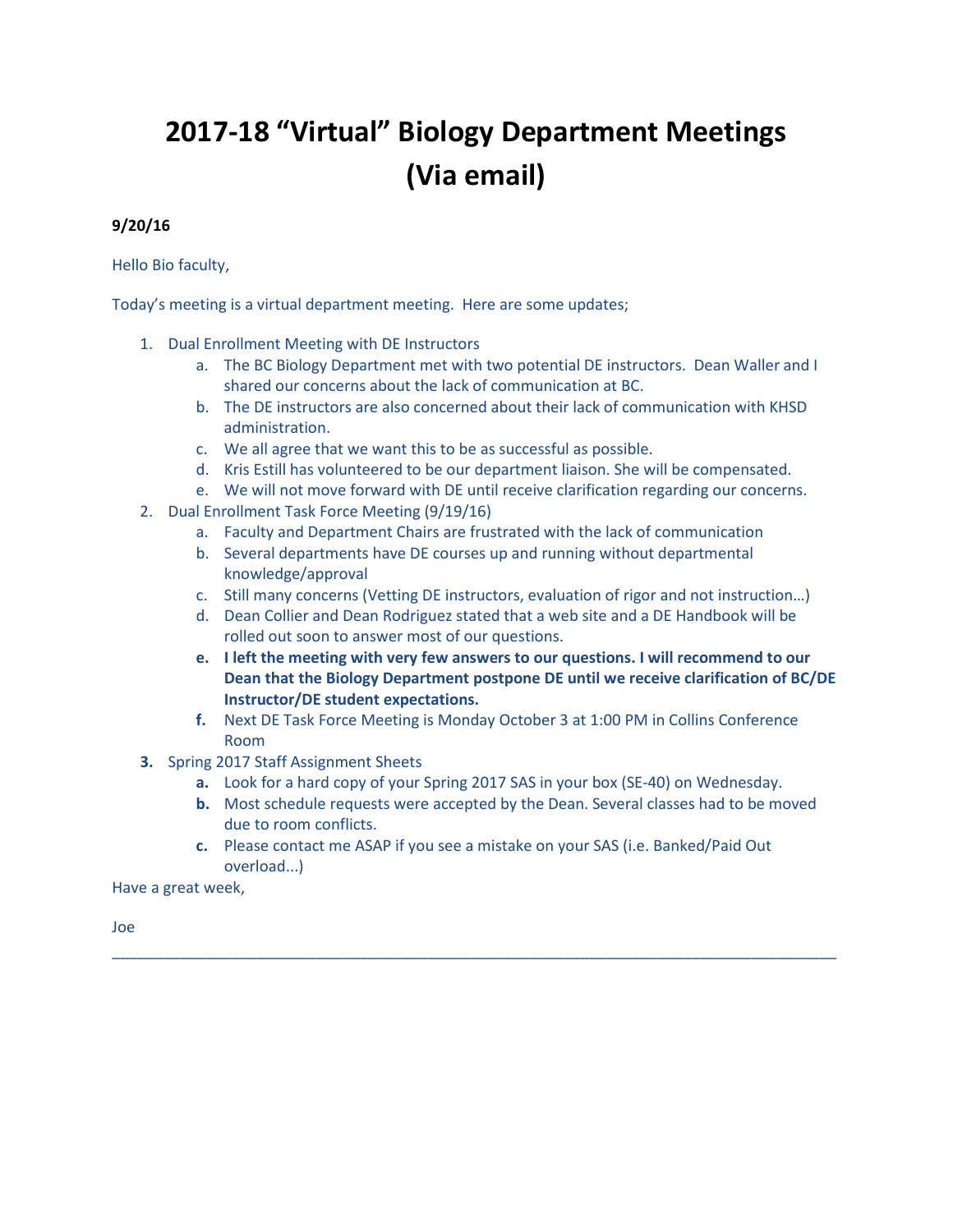## 8/31/17

Hello Biology faculty,

Our next department meeting is scheduled for Tuesday September 5th. It will be a *virtual meeting* due to a schedule conflict. Here are the departmental updates:

- 1. **Temp Lab Tech**; Yvette Sanchez submitted her paperwork to HR last week. We are waiting for HR to complete the hiring process.
- 2. **Mode-A Evaluations**; Pre-Eval meetings will begin next week. Most of us will either be evaluated or be sitting on an evaluation committee. Please keep an eye on your Outlook calendar to remind yourself of upcoming Mode-A meetings. Reminder; Evaluees…please see the new contract for new Mode-A forms.
- 3. **Program Review**: I will be asking for your help next week regarding Program Review. Start thinking about and gather information about…
	- a. Rational for new/additional FT faculty
	- b. Rational for additional staff
	- c. Equipment/Model lists
	- d. Best practices
	- e. Assessment of your courses
	- f. Technology requests (Hardware and software)
	- g. Facilities requests (Office furniture, window blinds, lighting…)
	- h. Requests for Professional Development
- 4. **Spring 2018 Schedule**; I have placed a hard copy of your preliminary Staff Assignment Sheet (SAS) in your box (SE-40). If needed, please meet with faculty in your area to discuss potential course offerings. Please write "*Okay*" if your SAS if fine or write your requested class schedule on the SAS. Finding SE lecture halls at 8:00, 9:25 and 11:00 AM are really tough. The quicker you return them to me the better chance you will be able to obtain your preferred time and lecture hall location.

Have a great Labor Day weekend,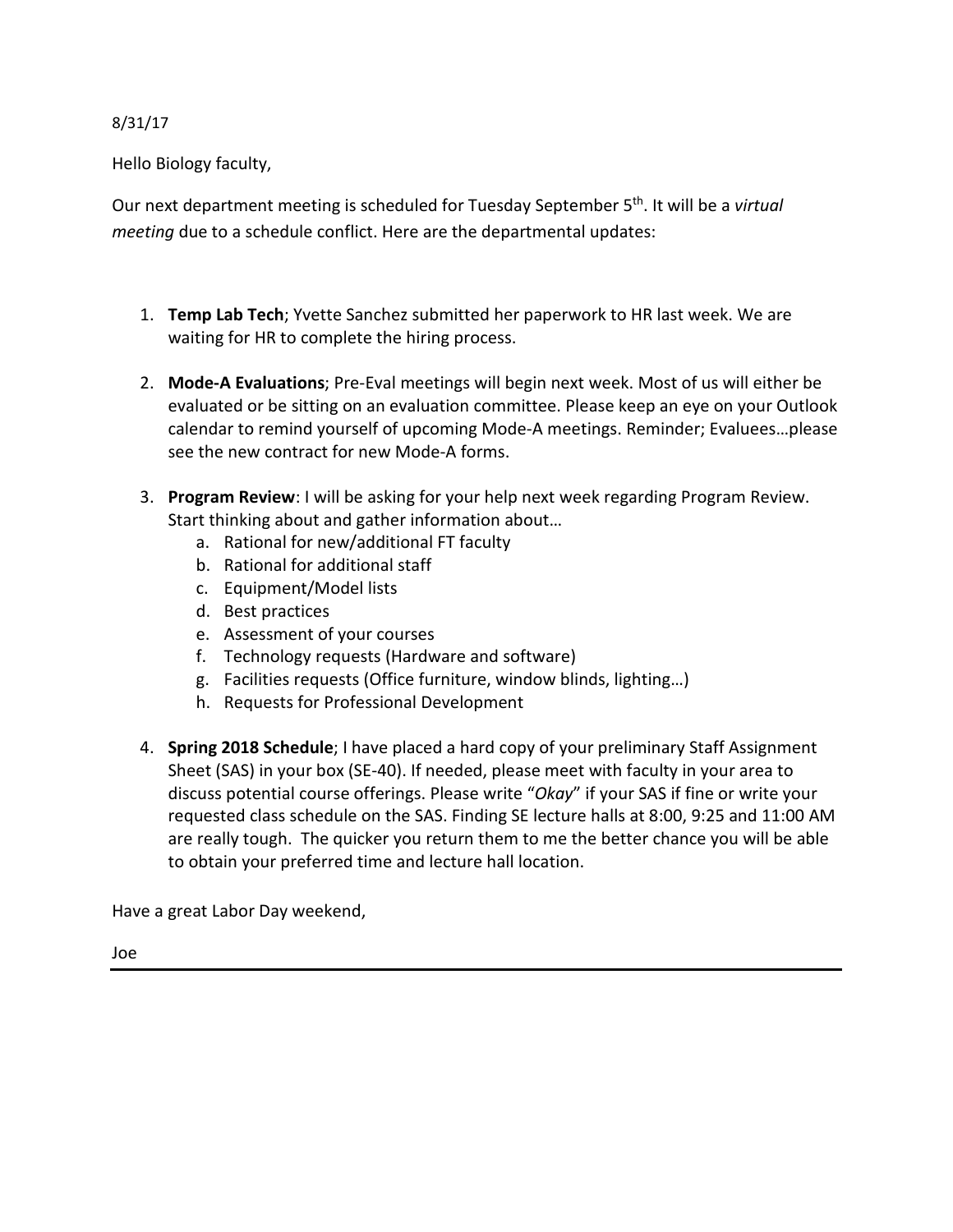## 12/1/17

Hello Bio faculty,

Our next Biology meeting is scheduled for Tuesday December 5<sup>th</sup>. It will be a virtual meeting. Here some items:

- Make sure to submit your grades by December 14, 2017
- Contact the BC Bookstore to ensure that they have received your text requests
- Contact me if you are interested in teaching Summer 2018. 6-week courses start June 11, 2018.
- We will start working on Fall 2018 course schedules in mid-January

Have a great weekend,

Joe

2/6/18

Hello Bio faculty,

Today's department meeting will be a 'virtual meeting'. Here are the updates;

- **1. Starfish Volunteers**; Mark Osea is looking for faculty who are willing to work with him on piloting the Starfish student communication system. Starfish the program that will replace Early Alert. It allows for a lot more student-counselor interaction, and faculty can simply click to on flags to indicate as needed if a student needs help or if the student should be recognized for being excellent at learning. Students can also "raise" flags on themselves when they need help, and they can use a degree planning feature to plan out their courses for their entire degree. Please contact Dean Waller if interested.
- **2. Summer/Fall 2018 SAS;** Look for hard copies of your Summer and Fall Staff Assignment Sheets in your box (SE-40). We were able to meet most of your proposed class schedules. Some schedule had to be revised to meet class availability and departmental need.
- **3. Assessment Committee Representative;** Assessment Committee is one of the most influential committees on campus. We currently do not have a vacancy. They meet at 4:00 PM on the 2<sup>nd</sup> and 4<sup>th</sup> Mondays of each month. Please contact Di Hoffman if you are able be our representative; [dianthe.hoffman@bakersfieldcollege.edu](mailto:dianthe.hoffman@bakersfieldcollege.edu)
- **4. STEM Building Update;** BC has released a map of the proposed new buildings. The new STEM building will be built in the grass area between the SE building and Indoor Theater. There are no plans for demolishing the current SE building. This would allow for retention of lecture halls and class rooms.